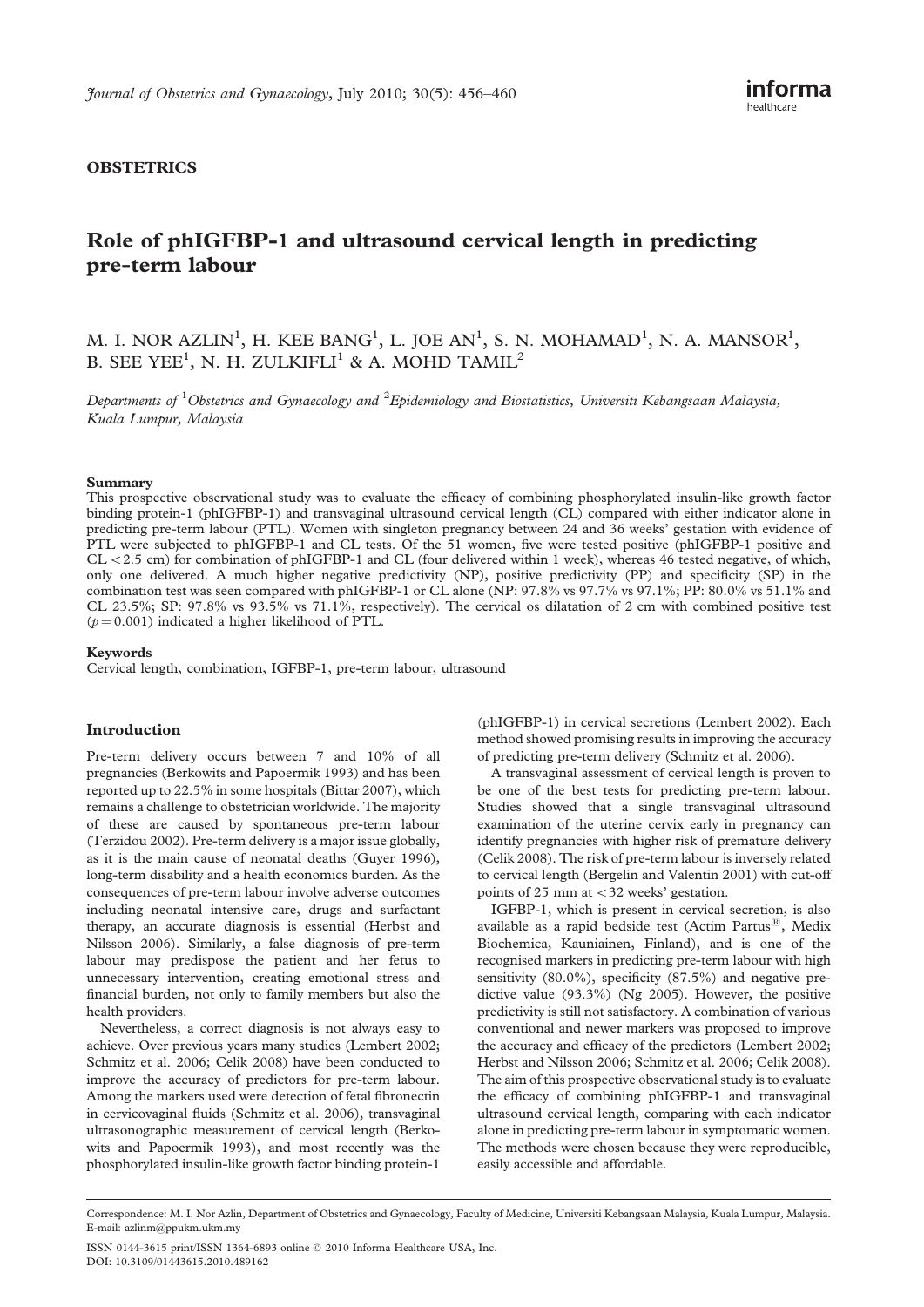#### Methods and clinical materials

A prospective observational study was carried out on all pregnant women with a gestational age between 24 and 36 weeks, with evidence of pre-term labour (PTL). Approval was granted from the Institutional Research and Ethical Board. Informed written consent was given from all patients participating in this study.

The inclusion criteria included all patients with a singleton pregnancy between 24 and 36 weeks' gestation, presenting with signs and symptoms of labour. Women with pre-term premature rupture of membranes, cervical incompetence or a cervical cerclage suture, placenta praevia or abruptio placenta, multiple pregnancies and those with cervical dilatation  $\geq$ 3 cm on vaginal examination were excluded.

History-taking and physical examinations were done by the attending medical officers. Evidence of uterine contractions without strict criteria on frequency and strength was confirmed by external tocography. Speculum examinations were performed to ensure no leaking liquor. A phIGFBP-1 test was carried out before the digital vaginal examination. This test was by a one step dipstick test kit for detecting the presence of phIGFBP-1 in cervical secretions. A cervical specimen was taken with a Dacron swab and extracted with the specimen extraction. The test was performed by placing a dipstick in an extracted specimen of cervical secretions. A blue line (positive line) would have appeared in the result area if the concentration of phIGFBP-1 in the sample exceeded the cut-off value for the test. A second blue line confirmed correct performance of the test. If no line was seen on the dipstick, then it was taken that the test had not worked properly. The phIGFBP-1 results were not blinded to the clinician managing these patients, as this test was routinely done in the centre.

The measurement of cervical length was taken using transvaginal ultrasound scan on the same women, according to the standardised technique practiced as per guideline in our centre. A Tosbee Toshiba (Tokyo, Japan) SSH-1404 ultrasonography machine with a 6.5 MHz transvaginal transducer was used. The transducer was inserted into the vagina and the cervical length was measured in the sagittal plane. Prior to the examination, the bladder was emptied in order to avoid an elongated image, which can lead to an inaccurate result. The anatomical position of the internal cervical os, cervical canal and external cervical os were identified. The result of the cervical length was then recorded (a positive test for cervical length measured  $<$  25 mm and a negative test for cervical length was  $\geq$ 25 mm). This was blinded from the managing team that further managed the women.

The subsequent management of the women was then carried out as per standard protocol of the hospital. After discharge, all women were followed up at 1 week and subsequently, until delivery.

In order to achieve 80% power and 95% confidence interval (CI), the calculated sample was 51, considering 6% (Ng 2005) prevalence of pre-term labour in our centre. Demographic parameters of the pregnancy, intervention during admissions and timing of delivery were analysed. The kappa  $(\kappa)$  estimate, ROC curve, central tendency, Student *t*-test and  $\chi^2$ -test were used for statistical analysis. The level of significance was taken as  $p < 0.05$ .

## Results

A total of 51 women were included in this study. Comparisons of demographic data of patients testing positive and negative for phIGFBP-1, cervical length measurement and combination of both tests did not show any significant difference, except for the gravida and previous history of miscarriage in cervical length measurement alone group (Tables I and II).

Of the 51 women, seven were proven to have a positive phIGFBP-1 result, while the remaining 44 had negative results. When assessing the efficacy of the phIGFBP-1 test, four out of the seven women who had a positive result delivered within 1 week, while the remaining three delivered after 1 week (Table III). Of the women who had tested negative, only one out of 44 delivered within 1 week, with the remainder being delivered after 1 week. This gave a sensitivity of 80.0%, a specificity of 93.4%, a positive predictive value (PPV) of 57.1% and negative predictive value (NPV) of 97.7% (Table IV). The  $\kappa$ -value is 0.624, which was moderately strong in clinical agreement in this study.

However, 17 had a cervical length  $<$  25 mm (positive result), while the remaining 34 had a measurement of  $>$  25 mm (negative result) (Table III). Four out of 17 women who had a cervical length of  $<$  25 mm delivered within 1 week, while the remaining 13 women delivered beyond the 1-week interval. Of the women who had tested negative, only one woman out of 34 delivered within 1 week, while the remaining 33 did not deliver within the 1-week interval. This gave sensitivity, specificity, positive and negative predictive values of 80%, 87.5%, 23.5% and 96.7%, respectively (Table IV). The  $\kappa$ -value obtained from this study is 0.250, which indicates a weak clinical agreement between measurements of cervical length and timing of delivery, as compared with the  $\kappa$ -value of the phIGFBP-1 result.

It was found that only five out of 51 women had both phIGFBP-1 positive results and cervical length  $<$  25 mm,

|  | Table I. Demographic data of test subjects. |  |  |
|--|---------------------------------------------|--|--|
|--|---------------------------------------------|--|--|

|             | $phIGFBP-1$ (mean $+$ SD) |                       |                    | Cervical length (mean $+$ SD) |                       |              |
|-------------|---------------------------|-----------------------|--------------------|-------------------------------|-----------------------|--------------|
|             | Positive                  | Negative              | $\not\text{value}$ | Positive                      | Negative              | $\rho$ value |
| Age         | $29.57 + 3.99$            | $28.34 + 4.32$        | 0.475              | $27.29 + 3.33$                | $29.12 + 4.58$        | 0.113        |
| Gravidity   | $2.43 \pm 1.27$           | $2.59 + 1.59$         | 0.769              | $1.94 + 0.90$                 | $2.88 + 1.70$         | 0.038        |
| Parity      | $1.00 + 1.16$             | $0.91 + 0.96$         | 0.849              | $0.82 + 0.73$                 | $0.97 + 1.09$         | 0.570        |
| Miscarriage | $0.43 + 1.13$             | $0.68 + 1.25$         | 0.603              | $0.12 + 0.33$                 | $0.91 + 1.42$         | 0.028        |
| <b>POA</b>  | $32.96 + 3.07$            | $32.38 + 2.64$        | 0.652              | $33.37 + 2.25$                | $32.01 + 2.79$        | 0.068        |
| Income      | $3,142.86 + 1,651.12$     | $3,352.27 + 1,441.01$ | 0.760              | $2,882.35 + 1,515.85$         | $3,544.12 + 1,394.62$ | 0.142        |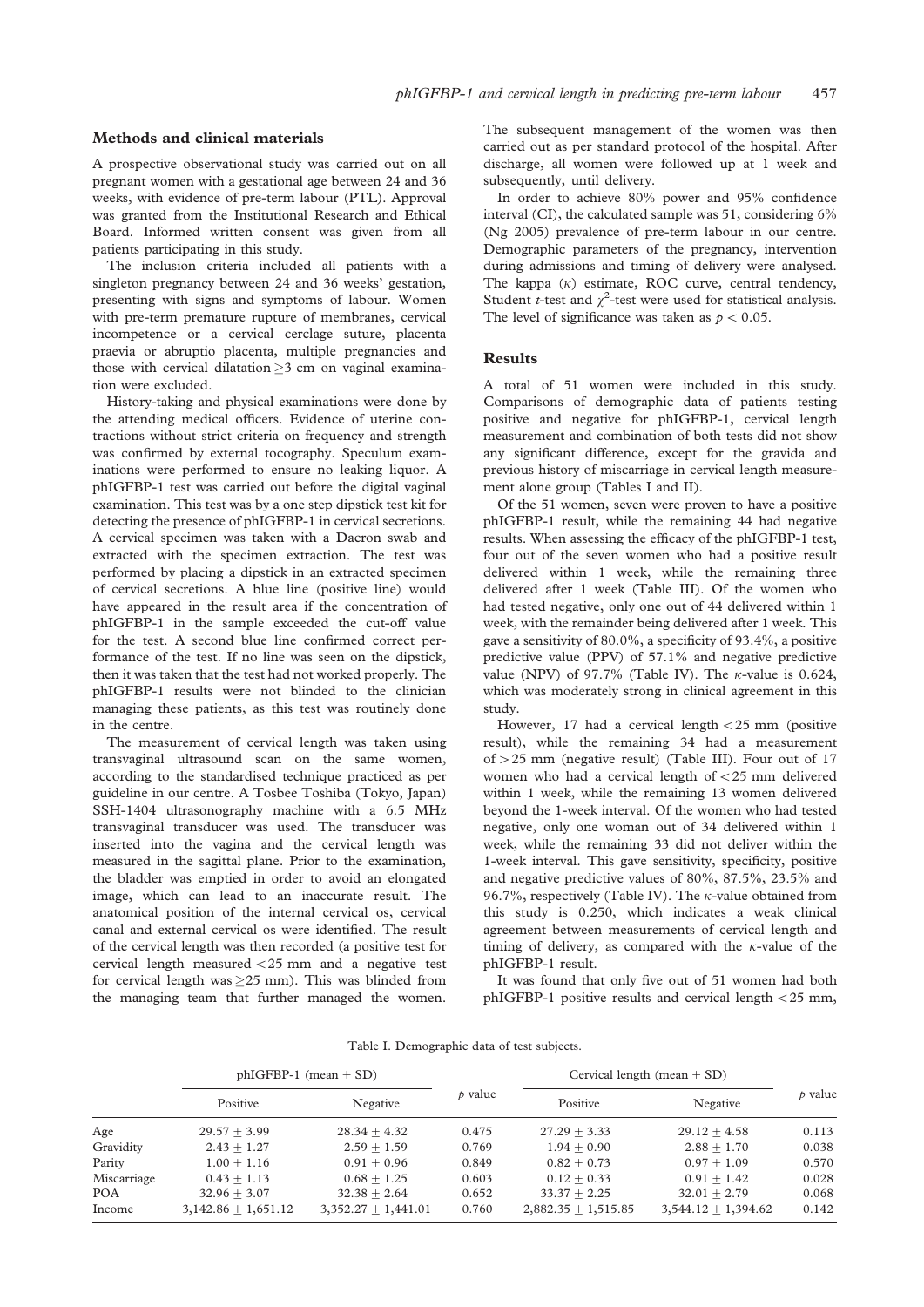while the remaining 46 women had negative phIGFBP-1 results and/or a cervical length  $\geq$ 25 mm (Table III). Out of the five women who had delivered within 1 week, four (80.0%) had both phIGFBP-1 positive results and cervical length  $<$  25 mm, however, only one woman (20.0%) was without positive results. The combination of the positive result of phIGFBP-1 and cervical length had produced better sensitivity of 80.0%; specificity of 97.8%; PPV of 80.0% and NPV of 97.8% (Table IV). The  $\kappa$ -value from the result was higher than the phIGFBP-1 and cervical length alone, which was 0.778. This produced moderately strong clinical agreement in the study.

The receiver-operating characteristic (ROC) curve had shown that the combined use of phIGFBP-1 and CL had a

Table II. Demographic data of combination phIGFBP-1 and cervical length.

|             | Positive<br>$(mean + SD)$ | Negative<br>$(mean + SD)$ | $\rho$ value |
|-------------|---------------------------|---------------------------|--------------|
| Age         | $28.60 + 2.70$            | $28.50 + 4.42$            | 0.944        |
| Gravidity   | $1.80 + 0.84$             | $2.65 + 1.58$             | 0.091        |
| Parity      | $0.80 + 0.84$             | $0.93 + 1.00$             | 0.750        |
| Miscarriage | $0.00 + 0.00$             | $0.72 + 1.28$             | 0.210        |
| <b>POA</b>  | $34.34 + 1.90$            | $32.26 + 2.69$            | 0.068        |
| Income      | $3,200.00 + 1987.46$      | $3,336.96 + 1414.43$      | 0.887        |

Table III. Diagnosing methods vs delivery time.

| Variables                      |                  | Delivery $<$ 1<br>week | Delivery $>1$ week |       |  |
|--------------------------------|------------------|------------------------|--------------------|-------|--|
|                                | $\boldsymbol{n}$ | $(\% )$                | $\boldsymbol{n}$   | (%)   |  |
| phIGFBP-1                      |                  |                        |                    |       |  |
| $+ve$                          | 4                | 7.84                   | 3                  | 5.88  |  |
| $-ve$                          | 1                | 1.96                   | 43                 | 84.31 |  |
| Cervical length                |                  |                        |                    |       |  |
| $<$ 25 mm                      | 4                | 7.84                   | 13                 | 25.49 |  |
| $>25$ mm                       |                  | 1.96                   | 33                 | 64.71 |  |
| Both phIGFBP-1 and CL positive |                  |                        |                    |       |  |
| Yes                            | 4                | 7.84                   |                    | 1.96  |  |
| $\rm No$                       |                  | 1.96                   | 45                 | 88.24 |  |

better result in predicting PTL compared with either phIGFBP-1 or CL alone in balance between sensitivity and specificity (Figure 1). This was supported by the largest area under the ROC curve for combined used (0.889) vs either phIGFBP-1 (0.867) or CL (0.759). Table V shows that 25 mm gave the best balance between sensitivity and specificity for cervical length, which meant the best cut-off point of CL for our sample from 24–36 weeks.

Other signs and symptoms associated with labour that had been recorded were per-vaginal discharge, show, fever, uterine contractions and cervical dilatations, for which the details of the combined test are shown in Table VI. Those with combined positive tests on both phIGFBP-1 and cervical os dilatation of 2 cm had shown a higher likelihood of PTL  $(p = 0.001)$ .

Of 51 women, only 12 (23.53%) had tocolysis. Out of these, only two women (16.67%) had positive results for both phIGFBP-1 and cervical length  $<$  25 mm. The majority of the women ( $n = 34, 66.67\%$ ) were admitted for further management, while 16 (31.37%) were discharged. Only one woman (1.96%) was admitted twice for signs and symptoms of PTL.

The majority of the women  $(n = 36, 70.60\%)$  had delivered via spontaneous vertex delivery; seven women (13.73%) underwent elective lower segment caesarean section and four women (7.84%) underwent emergency lower segment caesarean section. The remaining four women (7.83%) were not contactable, as they had delivered in other hospitals.

# **Discussion**

Many studies (Bergelin and Valentin 2001; Lembert 2002; Ness 2007; Crane and Hutchens 2008) had shown an inverse relationship of cervical length measurements and pre-term delivery. Despite extensive studies on cervical length, no one consensus has been agreed for optimal cut-off cervical length for a given gestational age, with, instead, various adjustments made following individual study samples (Crane and Hutchens 2008; Berghella 2009). In the current study, women of gestational age from 24–36 weeks were included, and a cut-off point of 25 mm was taken to be most appropriate in our population (Table V), which is similar to other studies (Berghella 2009).

Table IV. Comparisons of phIGFBP-1, cervical length and the combination of both with previous studies.

|                        | Sensitivity (%) | Specificity $(\%)$ | PPV $(\% )$ | $NPV$ $(\%)$ | $\kappa$ -value |
|------------------------|-----------------|--------------------|-------------|--------------|-----------------|
| phIGFBP-1              |                 |                    |             |              |                 |
| Current study (2009)   | 80.0            | 93.5               | 57.1        | 97.7         | 0.624           |
| Rahkonen et al. (2009) | 71.4            | 87.0               | 13.9        | 99.0         |                 |
| Ng et al. (2005)       | 80.0            | 87.5               | 66.7        | 93.3         |                 |
| Lembert et al. (2002)  | 93.8            | 85.0               | 83.3        | 94.1         |                 |
| Akerkan et al. (2004)  | 78.0            | 87.0               | 73.0        | 90.0         |                 |
| Kwek et al. (2004)     | 73.7            | 82.6               | 77.8        | 79.2         |                 |
| Cervical length (CL)   |                 |                    |             |              |                 |
| Current study (2010)   | 80.0            | 71.7               | 23.5        | 97.1         | 0.250           |
| Rahkonen et al. (2009) | 57.1            | 94.1               | 22.2        | 98.7         |                 |
| Palacio et al. (2007)  | 70.0            | 24.5               | <b>NA</b>   | 96.8         |                 |
| Schmitz et al. (2006)  | 87.0            | 61.0               | 13.0        | 99.0         |                 |
| $phIGFBP-1+ CL$        |                 |                    |             |              |                 |
| Current study (2010)   | 80.0            | 97.8               | 80.0        | 97.8         | 0.778           |
| Rahkonen et al. (2009) | 42.9            | 99.6               | 75.0        | 98.3         |                 |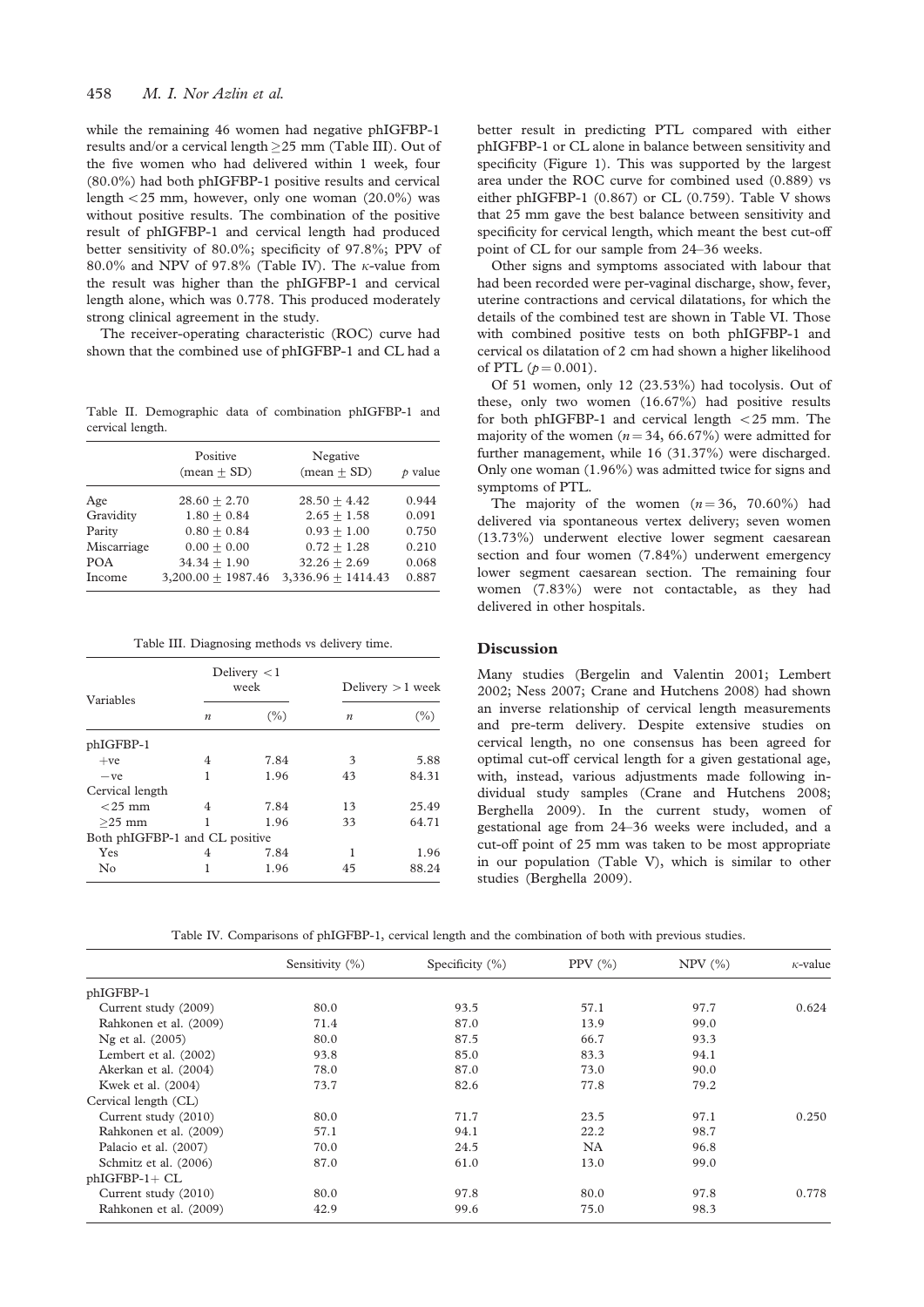

accordance with a previous study, which gave more reliable negative predictivity but instead a contrast to results of

As for usage of phIGFBP-1 alone, previous studies (Lembert 2002; Kwek 2004; Ng 2005) had shown a high sensitivity, specificity and negative predictive value, especially for predicting pre-term delivery within 1 week of presentation, as found in the current study (see Table IV). All studies except one (Kwek 2004) had also shown a high negative predictive value, in which women presenting with threatened pre-term labour and with negative phIGFBP-1 result predicted unlikely-to-progress into labour. The bedside test has the advantage of allowing results to be known within 5 min, which is directly applicable for clinical management. In the local setting, usage of phIGFBP-1 is preferred as compared to other biochemical markers, such as fetal fibronectin. Although cervicovaginal fetal fibronectin assay has been studied and reported to be effective, its application is limited due to its high expenses and unavailability in local settings (Kwek 2004; Ng 2005).

In this current study, the combination of phIGFBP-1 and transvaginal ultrasound cervical length has been shown to be effective for prediction of pre-term birth in symptomatic women from 24 to 36 weeks' gestation ( $\kappa$ -value = 0.778; Table IV). A similar study was carried out to test the combination of both methods, however it was focusing on asymptomatic women with a previous history of pre-term delivery. They concluded that screening of pregnant women with a history of pre-term birth improved with the combination of both methods (Bittar 2007). A recent study by Rahkonen et al. (2009) has shown that the phIGFBP-1 test has a high negative predictive value for pre-term labour, which was comparable with the cervical length measurement (Table IV).

All the predictive values were increased, especially the specificity and positive predictive value with the combination of phIGFBP-1 and cervical length. The sensitivity and negative predictive values still remain at a high value, which means a negative result of cervical length will support the negative values of phIGFBP-1 and gives reassurance to the clinician that the patient is unlikely to progress into labour. Also, positive predictive value has significantly increased the focus towards risk of progressing into labour and with the subsequent anticipation, management can be done to improve the outcome of pre-term labour. Thus, screening by the combination of these two methods can be reliably used in symptomatic women.

During the vaginal examination, it was noted that women with a cervical os of 2 cm would be statistically significant and were identified more frequently with the combined diagnostic method and more likely to progress into advanced labour. The subsequent management after the women were diagnosed for pre-term labour was carried out by the managing team, depending on the findings of physical examination and other investigations. Whether interventions (e.g. tocolysis and antenatal steroid) were needed could then be decided – there were 12 patients undergoing tocolysis and only two of them had a positive result on phIGFBP-1 and cervical length  $< 2.5$  cm. The

Figure 1. Comparison of sensitivity and specificity of each method.

Table V. Cervical length vs specificity and sensitivity.

| CL              | Specificity | 1-Specificity | Sensitivity | Area  |
|-----------------|-------------|---------------|-------------|-------|
| $15 \text{ mm}$ | 0.978       | 0.022         | $\Omega$    | 0.717 |
| $20 \text{ mm}$ | 0.913       | 0.087         | 0.2         | 0.715 |
| $25 \text{ mm}$ | 0.717       | 0.283         | 0.8         | 0.759 |
| $30 \text{ mm}$ | 0.63        | 0.37          | 0.8         | 0.557 |
| $35 \text{ mm}$ | 0.435       | 0.565         |             | 0.567 |

Table VI. Signs and symptoms of labour for combined test.

|                         | Positive         |               | Negative         |               |              |
|-------------------------|------------------|---------------|------------------|---------------|--------------|
|                         | $\boldsymbol{n}$ | $(\%)$        | $\boldsymbol{n}$ | $(\% )$       | $\rho$ value |
| Strength of contraction |                  |               |                  |               |              |
| Irregular               | 1                | 1.96          | 14               | 27.45         |              |
| Weak                    | 1                | 1.96          | 26               | 50.98         |              |
| Moderate                | 3                | 5.88          | 6                | 11.76         |              |
| Strong                  | $\Omega$         | 0.00          | $\Omega$         | 0.00          |              |
| No. of contraction per  |                  | $1.20 + 0.45$ |                  | $1.17 + 0.54$ | 0.883        |
| 10 min (mean $\pm$ SD)  |                  |               |                  |               |              |
| 1                       | 4                | 7.84          | 38               | 74.51         |              |
| $\overline{2}$          | 1                | 1.96          | 7                | 13.73         |              |
| 3                       | $\Omega$         | 0.00          | 1                | 1.96          |              |
| Other sign and symptoms |                  |               |                  |               |              |
| Show                    | 1                | 2.44          | 6                | 14.64         |              |
| Per-vaginal discharge   | 1                | 2.44          | 30               | 73.17         |              |
| Fever                   | $\Omega$         | 0.00          | 3                | 7.32          |              |
| Cervical dilatation     |                  | $1.96 + 0.09$ |                  | $0.29 + 0.54$ | 0.001        |
| $(mean \pm SD)$         |                  |               |                  |               |              |
| $0$ (Os close)          | $\Omega$         | 0.00          | 35               | 68.63         |              |
| $1 - 2$                 | 5                | 9.80          | 11               | 21.57         |              |

Transvaginal sonography for cervical length may be difficult for screening asymptomatic women, due to its low positive predictive values, however it may be a useful positive predictive values (Schmitz et al. 2006).

indicator for triage of symptomatic women (Ness 2007). In this current study, the predictive values obtained for sensitivity, specificity, positive and negative predictive values of cervical length alone were 80.0%, 71.7%, 23.5% and 97.1%, respectively. The figures were in